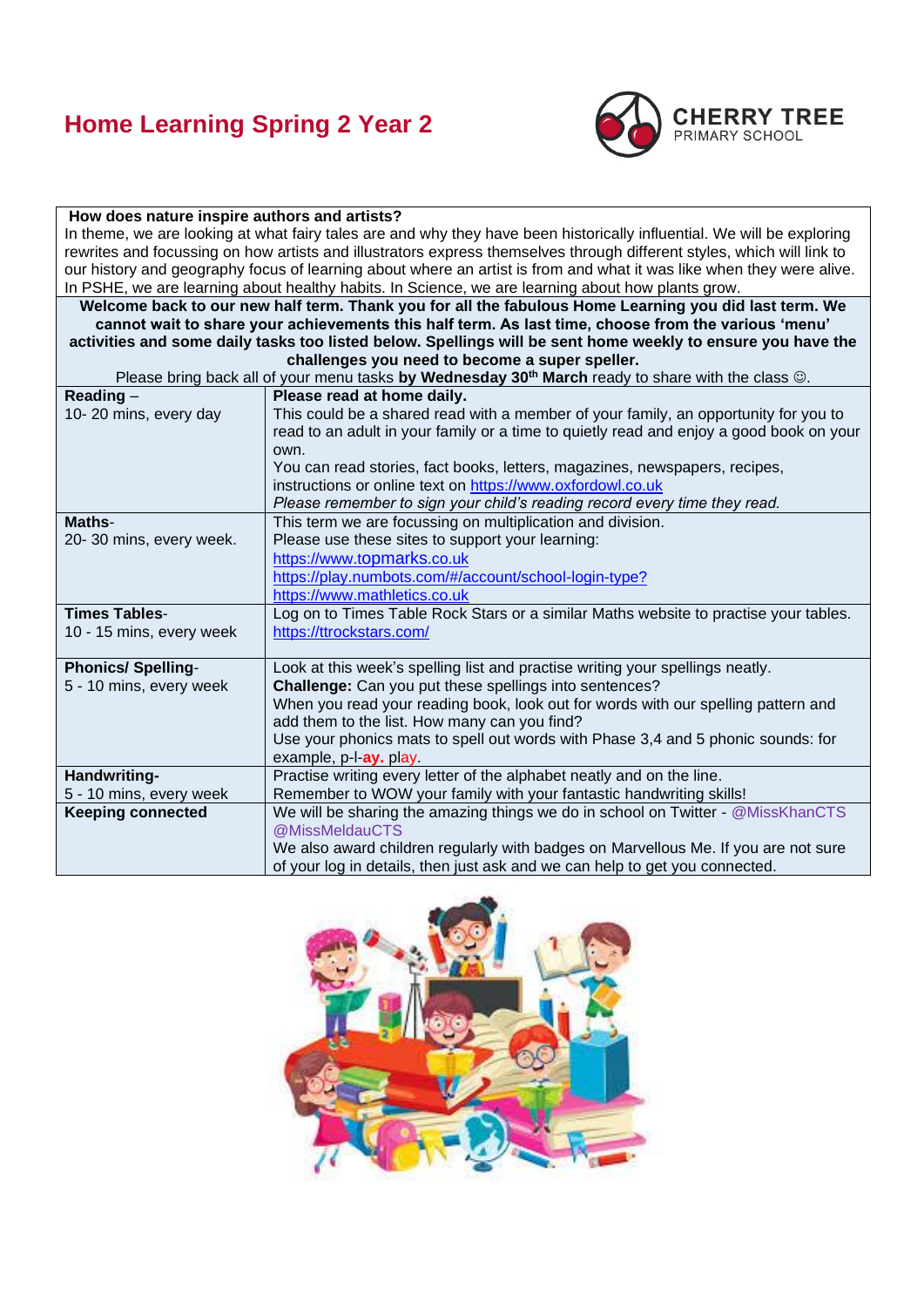

### **Theme Menu: Year 2**

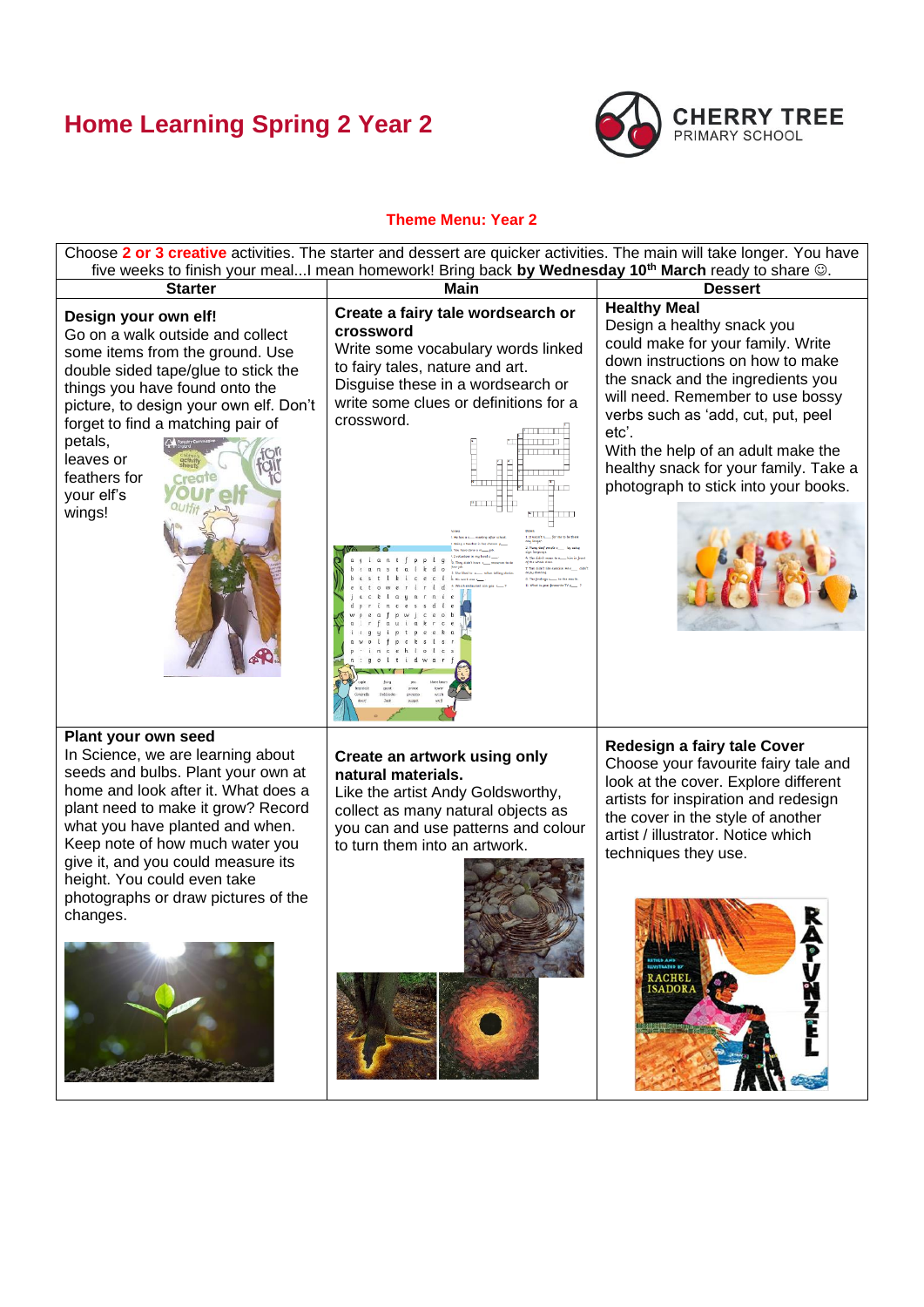

#### **Writing Menu: Year 2**

Choose any **2 writing** activities. Bring back to school **by Wednesday 10th March** ready to share ☺.

Write a nature experience journal. Go for a walk or spend some time in a nature. Take notice of everything you can see, hear, feel and touch. Write down your experience using interesting adjectives and expanded noun phrases. Try to use subordinating conjunctions to add extra information to sentences (because, which, if then) or coordinating conjunctions to join sentences (and, but, so, yet) **For example: '**I can see the bright, pink buds forming on the trees which will become cherry blossoms.'



or through the park. Write your own fairy tale inspired by the nature around you. Who will be your main

Go on a walk in the garden



character? What adventure will they go on? What will be the problem? How will they solve it? **Don't forget** capital letters, full stops, clear sentences, neat handwriting and conjunctions (and, but, so, because, if, when)

Research a famous artist and write a biography. Use facts about the artist like where they were born, their education and what inspires them. Try to see if you can use different punctuation (commas to list, fullstops, exclamation marks for exciting sentences and question marks for 'did you know' facts)



Write a nature poem. Before you start, decide what your rhythm will be. Will you have rhyming words? Will it be a list poem? Will you write an acrostic poem?

#### **Back to Nature**

I love to dwell in forest wild, Where giant pine trees pierce the sky; A beauty spot where Nature smiled, A fitting place to live and die;

E. F. Havward



In PSHE, we are learning about ways to keep ourselves healthy. Think about ways you keep yourselves healthy, for example the food you might eat, exercise, sleep etc. Can you create a leaflet about the importance of keeping ourselves healthy and how we can do it? Remember to include some 'Did you know' facts and drawings. **Don't forget** Capital letters, full stops, clear sentences, neat

handwriting and conjunctions (and, but, so, because, if, when)



In class, we are reading books about nature and fairy tales. Go to the Library to find some stories about nature/ fairy tales or some



books with eye catching illustrations. Write a book review telling us about which book you read, what you enjoyed and why other children might like that book.